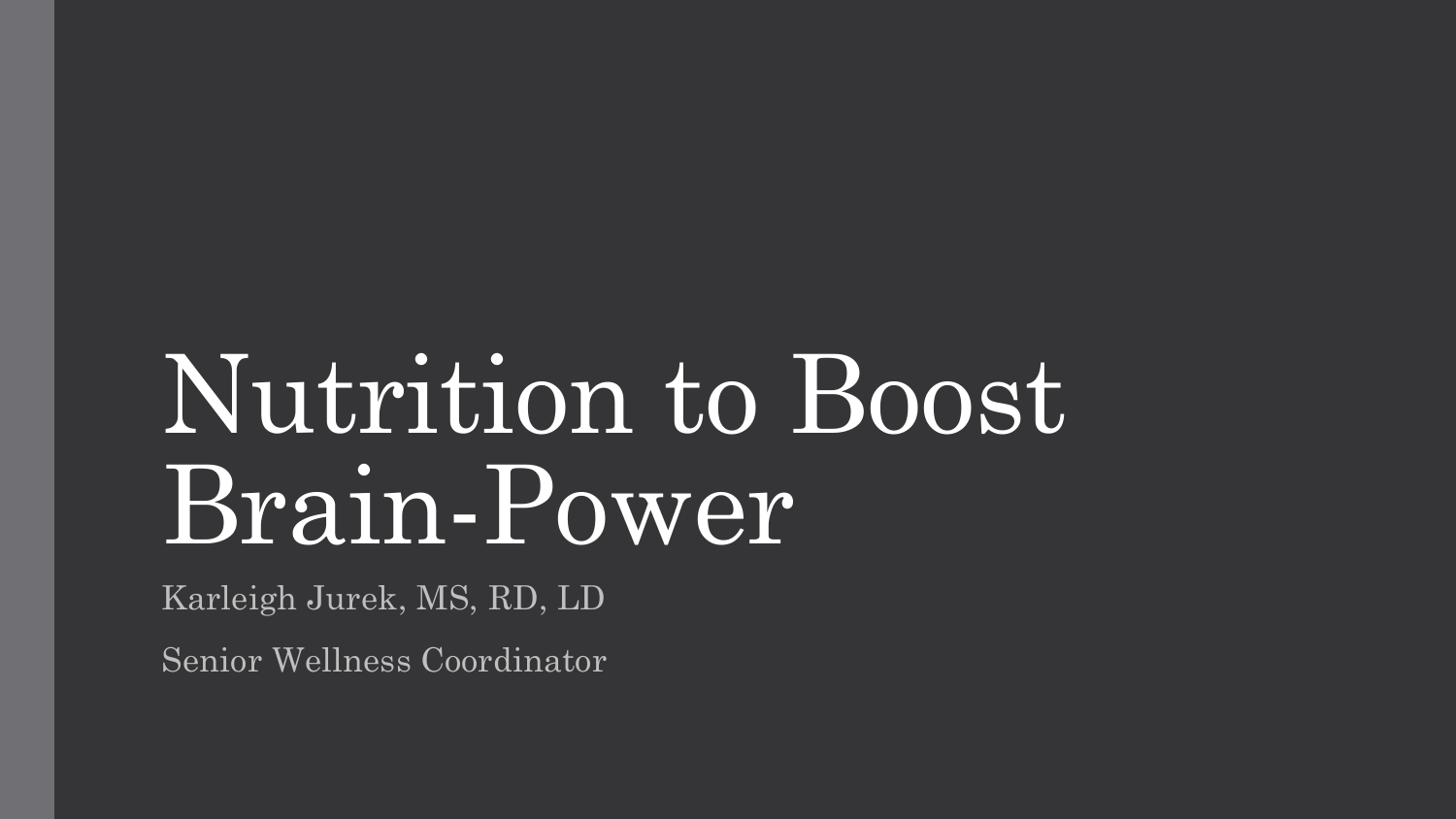### The brain

- Our brain is the most complex organ in the body
	- It is in control of all the body's functions
	- Initiates movement, controls behavior, intelligence, translates sense signals, etc
- There are countless different diseases that affect the brain
	- Stroke
	- Brain aneurysm
	- Dementia
	- Alzheimer's
	- And more
- Just like fueling a car, you want to fuel your mind with good-quality foods to help support your brain

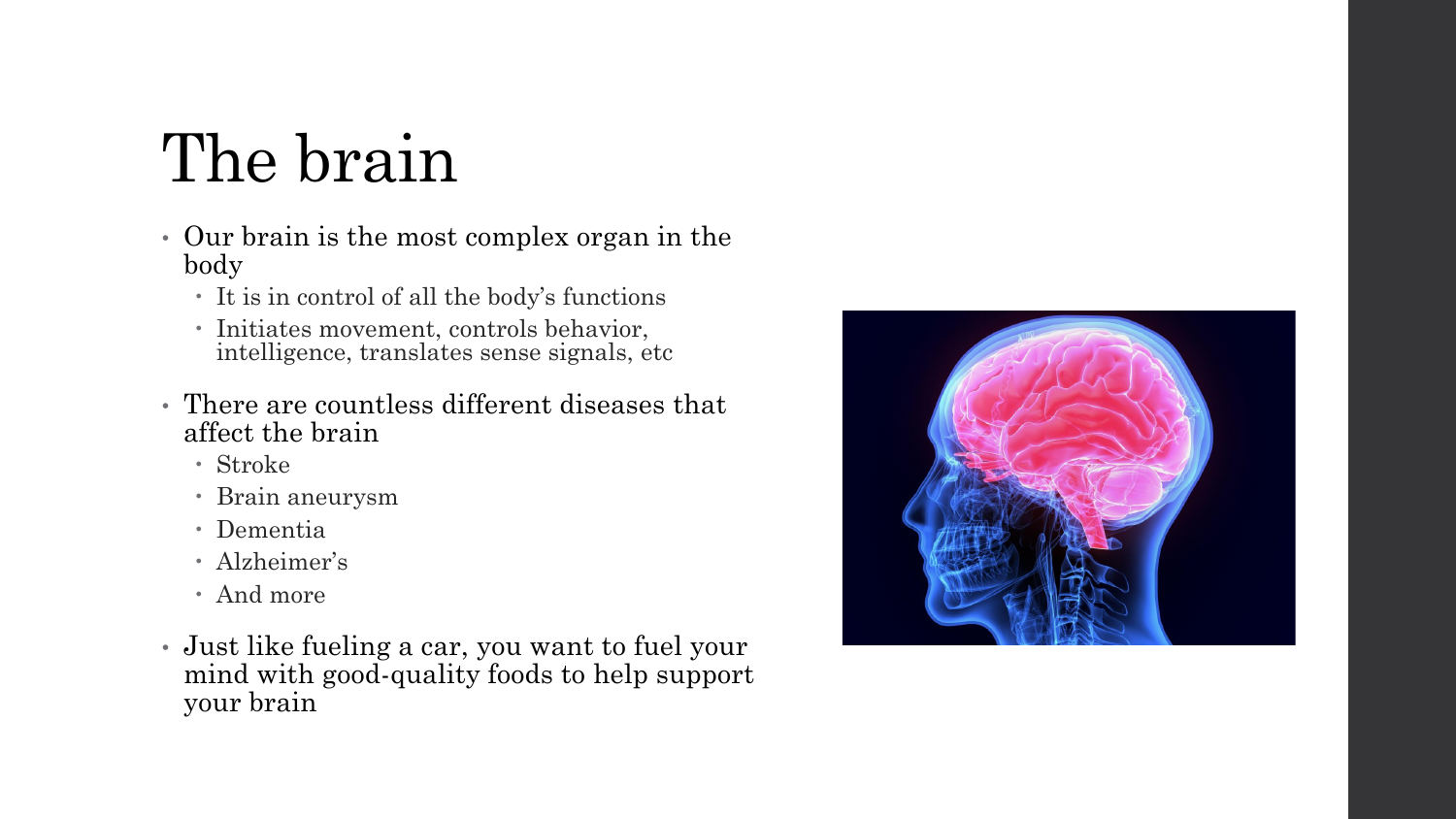### Eating for Your Brain

- The National Institutes of Health recommends following a Mediterranean diet pattern for optimum brain functioning<sup>1</sup>
	- The study found that those with the highest adherence to the Mediterranean diet had slower cognitive decline
	- Also found that those with the ApoE gene, a gene strongly linked to the development of Alzheimer's disease, who followed the Mediterranean diet had similar cognitive function compared to those with or without the gene
	- The NIH released a statement indicating this diet pattern can help improve cognitive function

\*\*You might see mention of the MIND diet or DASH diet as well

Keenan TD, Agron E, Mares J, Clemons TE, van Asten F, Swaroop A, and Chew E, for the AREDS and AREDS2 research groups. "Adherence to a Mediterranean diet and cognitive function in the Age-Related Eye Disease Studies 1 & 2." April 14, 2020. Alzheimer's and Dementia.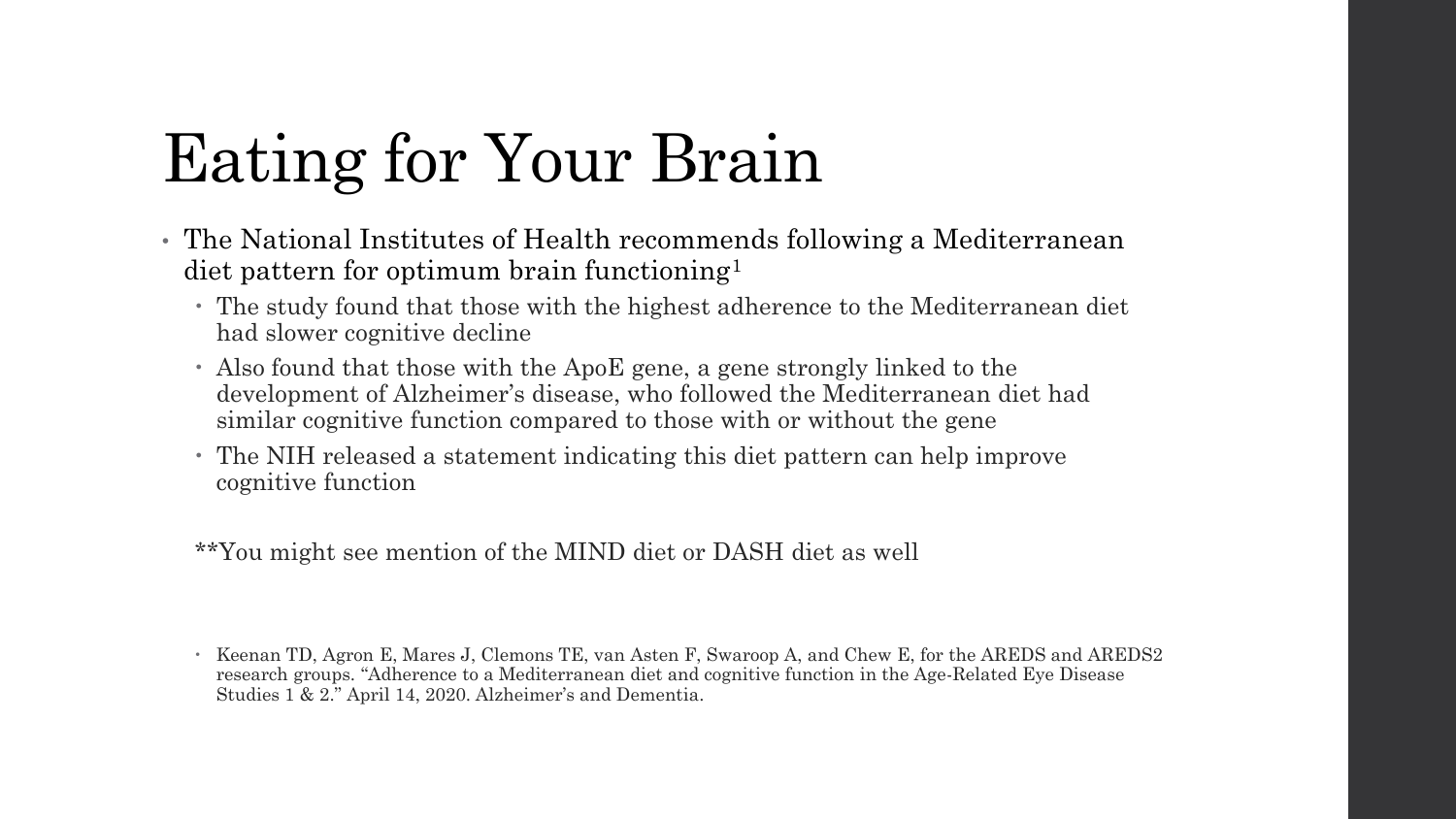### Eating for Your Brain

- What is the Mediterranean diet?
	- A diet that follows eating patterns traditional to Mediterranean countries, characterized by a high consumption of fruits, vegetables, and olive oil and moderate consumption of protein.
	- Has been researched and found to have a variety of health benefits
	- Consists mostly of:
		- Whole fruits and vegetables
		- Fish
		- Olive oil
		- Nuts
		- Legumes
	- Limited in:
		- Red meat
		- Alcohol

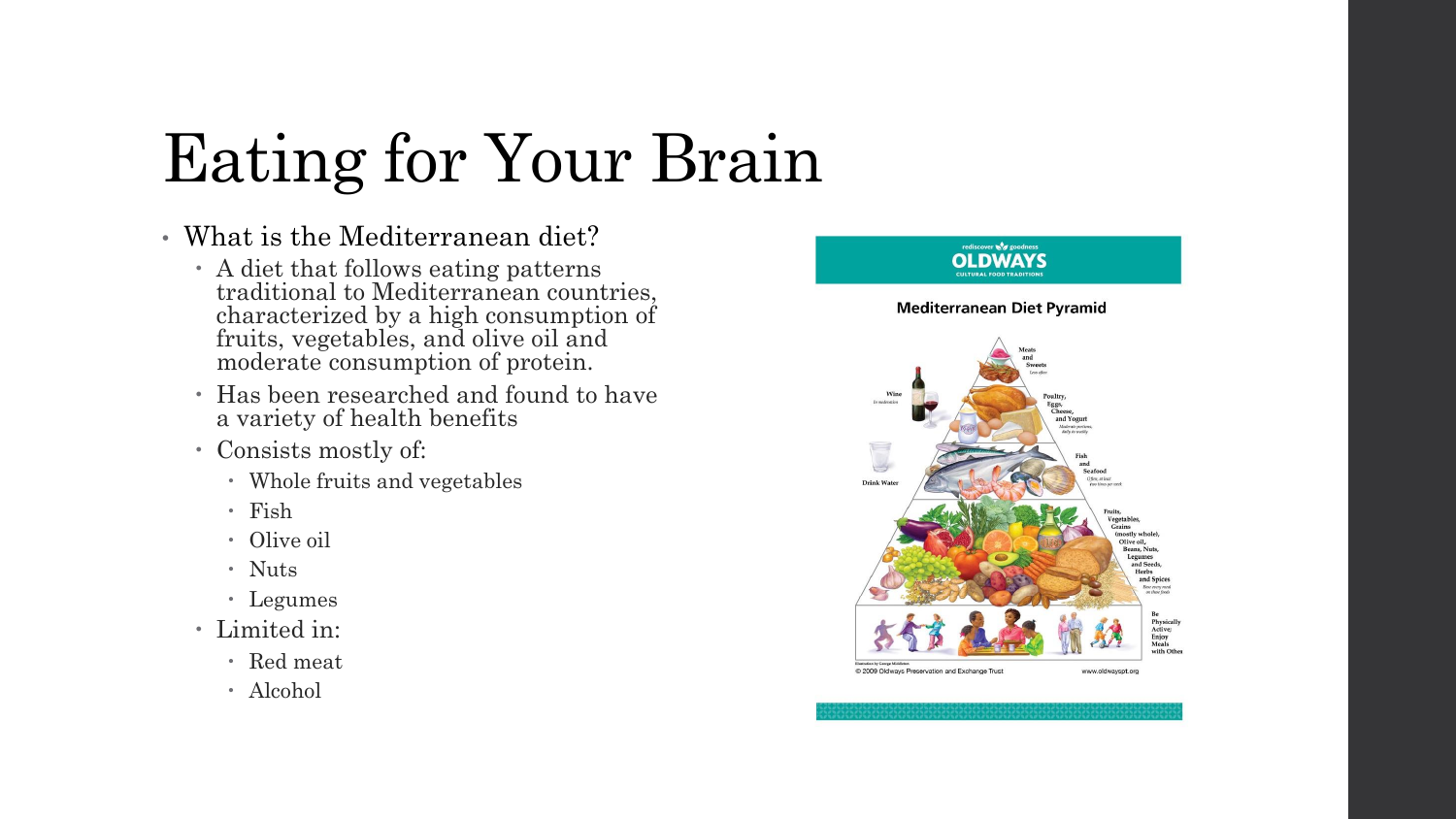### • Fatty Fish

- Fish like salmon, tuna, mackerel, trout are high in omega-3 fatty acids
- 60% of your brain is made of fat and over half is made up of omega-3 fatty acids
- These fats have been found to help build nerve cells and are essential for learning and memory
- Can also improve mood and protect your brain against cognitive decline

### • Eggs

- Eggs are a good source of Vitamin B6, B12, Folate and Choline
- Choline is vital for brain development and it has been recommended as an important nutrient for infants, toddlers, and pregnant women
- Choline helps create the neurotransmitter acetylcholine and can help improve mood and memory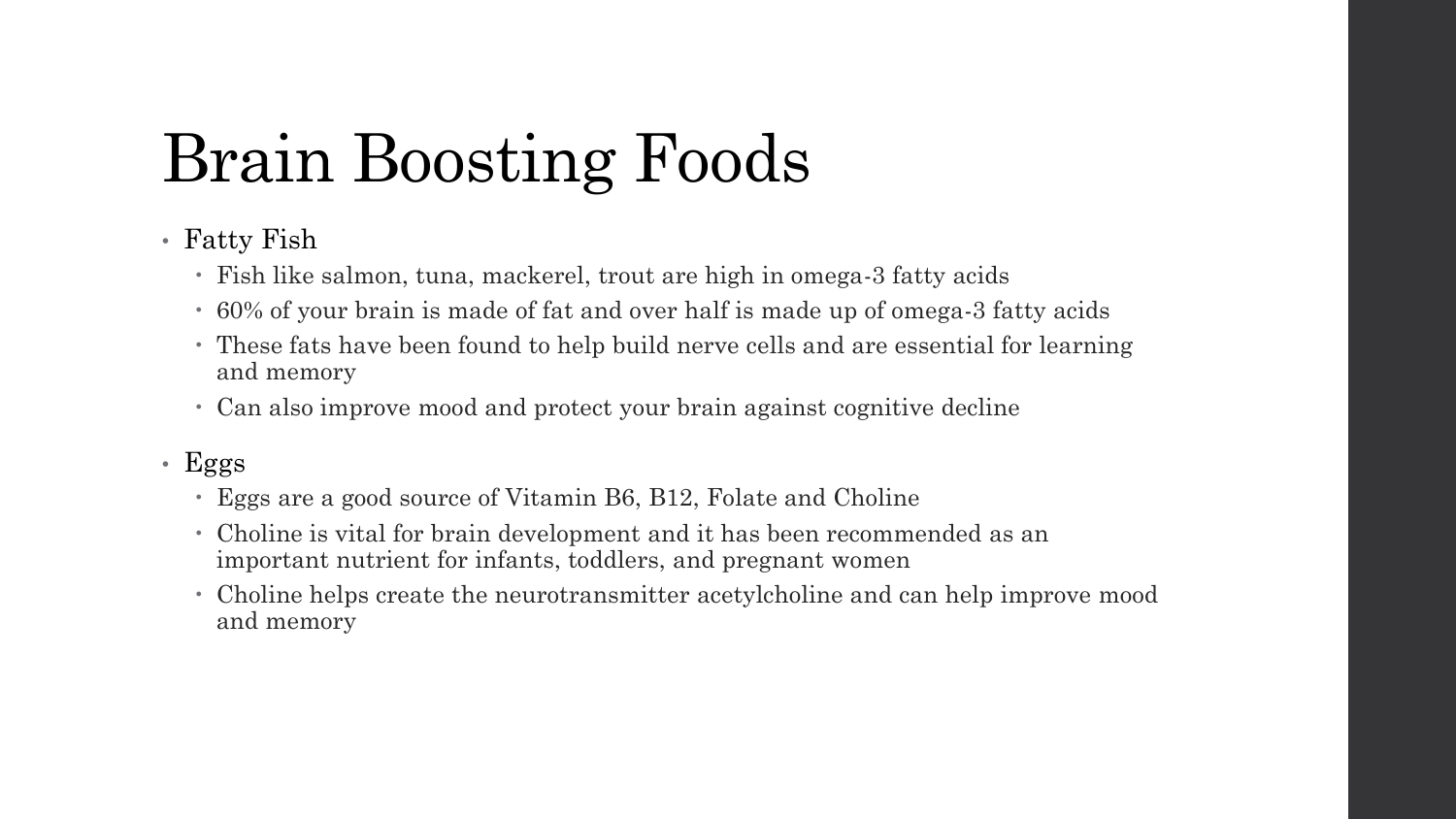#### • Blueberries

- Packed with the antioxidant anthocyanin and others
	- Antioxidants lower oxidative stress in the body linked to countless chronic diseases
- Have been linked to better cognitive function and fight depression
- One study also found blueberries helped improve motor function and reverse short term memory loss

#### **OXIDATIVE STRESS**



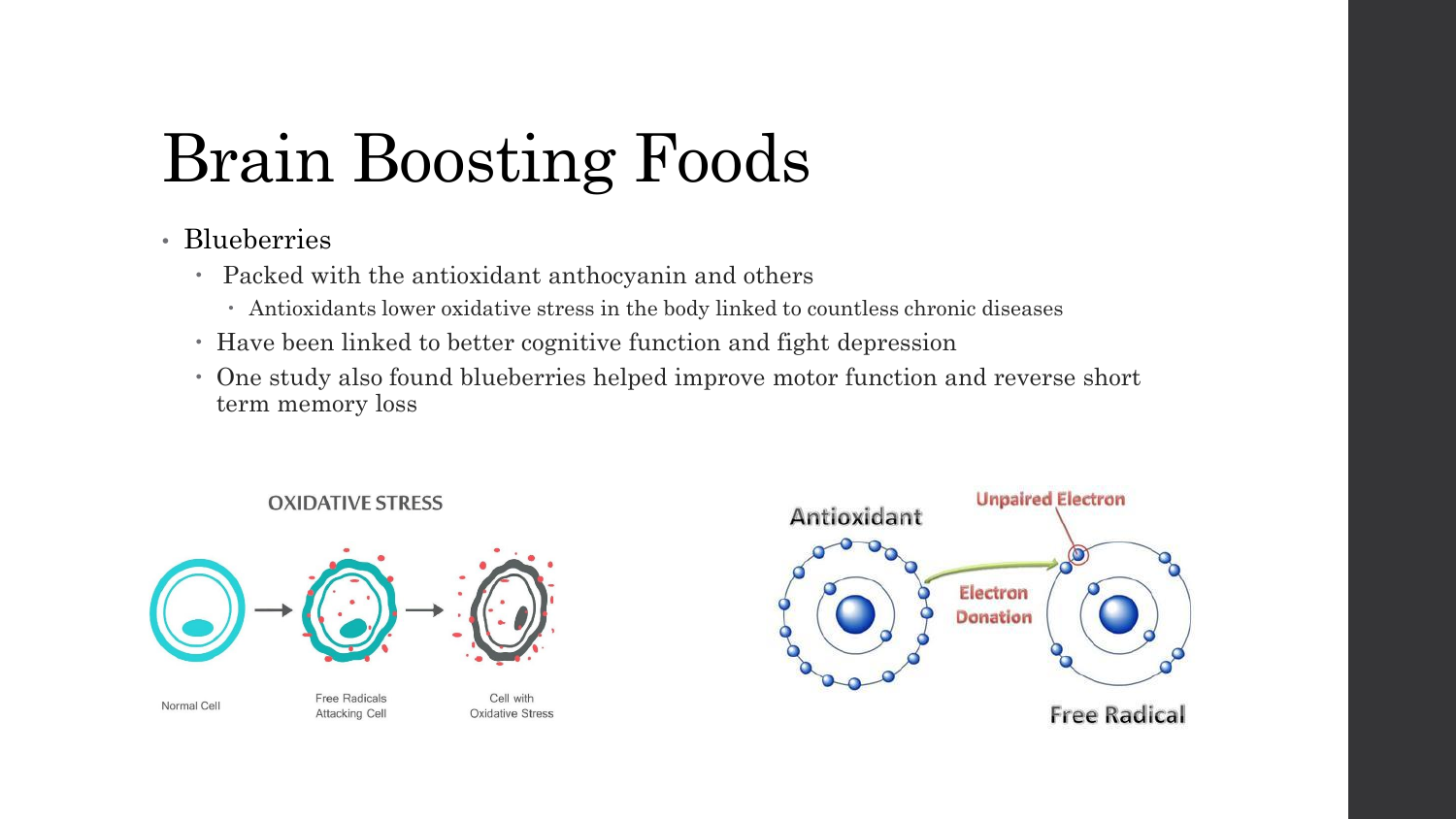- Turmeric
	- A very potent, bright yellow spice that you can find in curry blends or on it's own
	- The active ingredient in turmeric is a compound called curcumin
		- Can pass the blood-brain barrier and directly impact brain cells
	- A powerful antioxidant and anti-inflammatory with countless benefits
	- Studies have found curcumin can help improve memory in patients with Alzheimer's and help remove amyloid plaque
		- Amyloid plaque is a common build up in patients with Alzheimer's
	- Curcumin has also been identified in helping build new brain cells

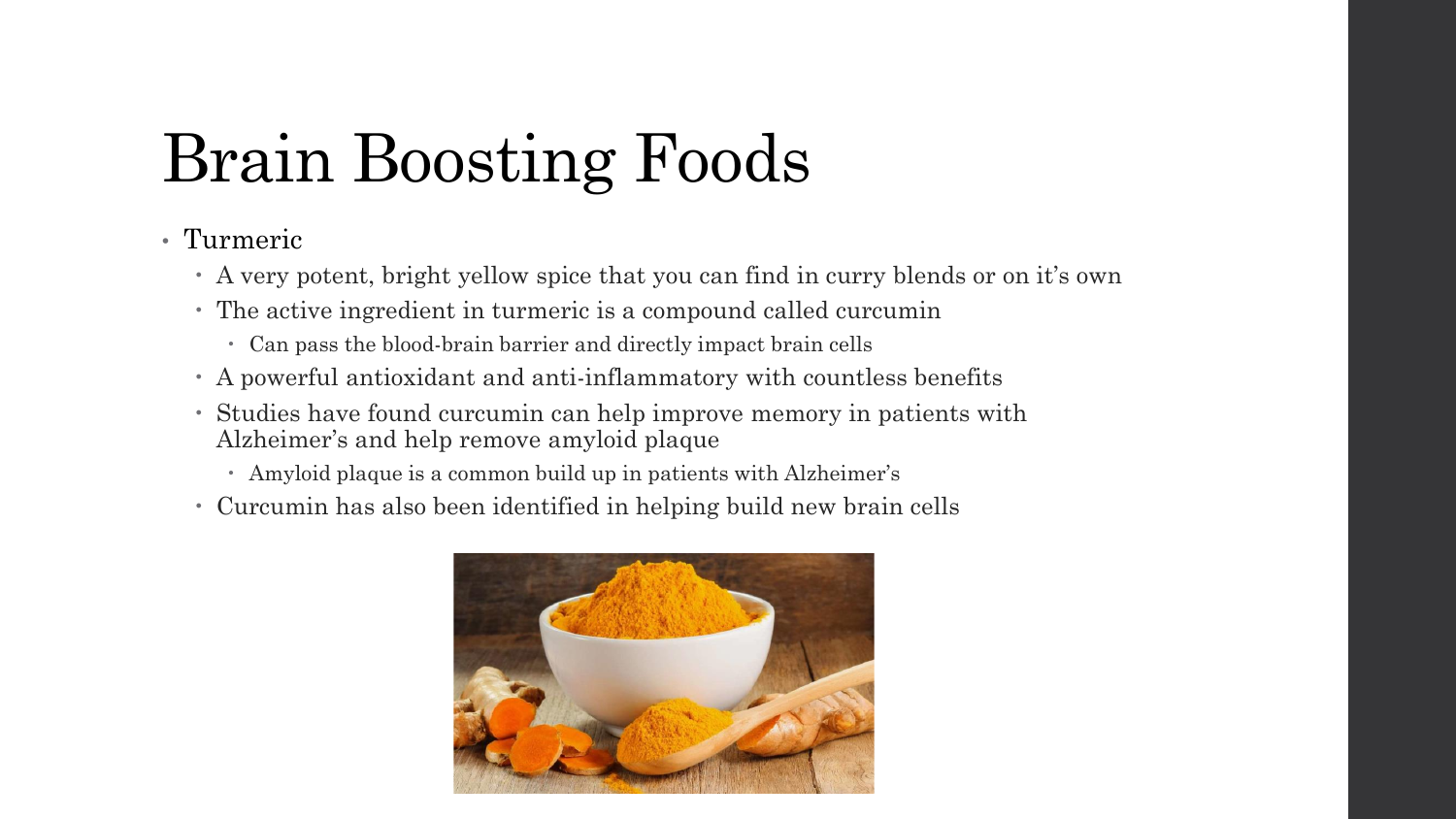#### • Dark Chocolate

- Packed with flavonoids, a powerful antioxidant found in cocoa
- Preliminary studies have found those who enjoy dark chocolate regularly have improved memory, brain function, and more
- Look for chocolate that is at least 70% cocoa

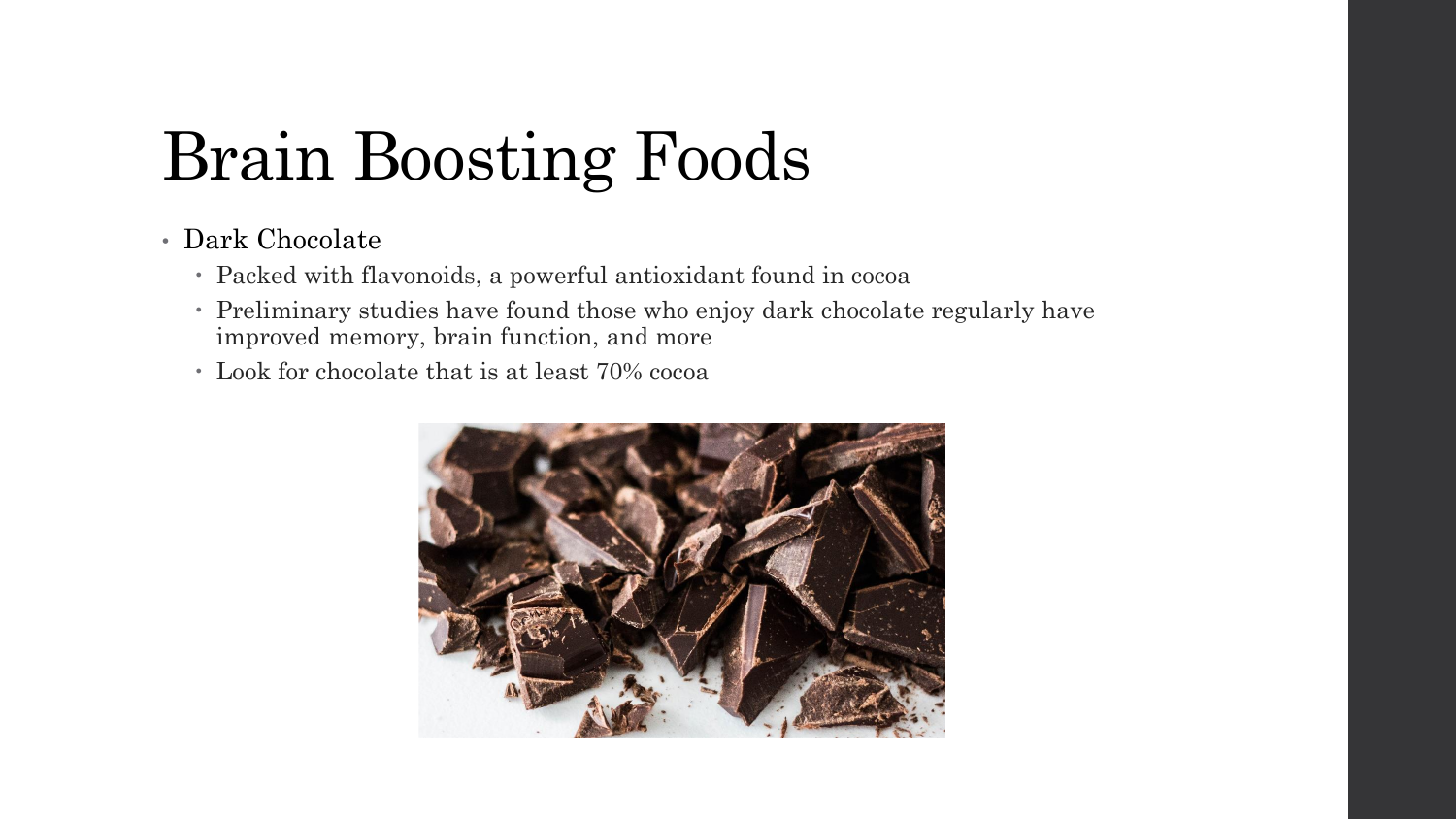- Additional foods that have been identified as good for your brain:
	- Pumpkin seeds
	- Nuts
	- Broccoli
	- Coffee and teas
	- Oranges
	- Green tea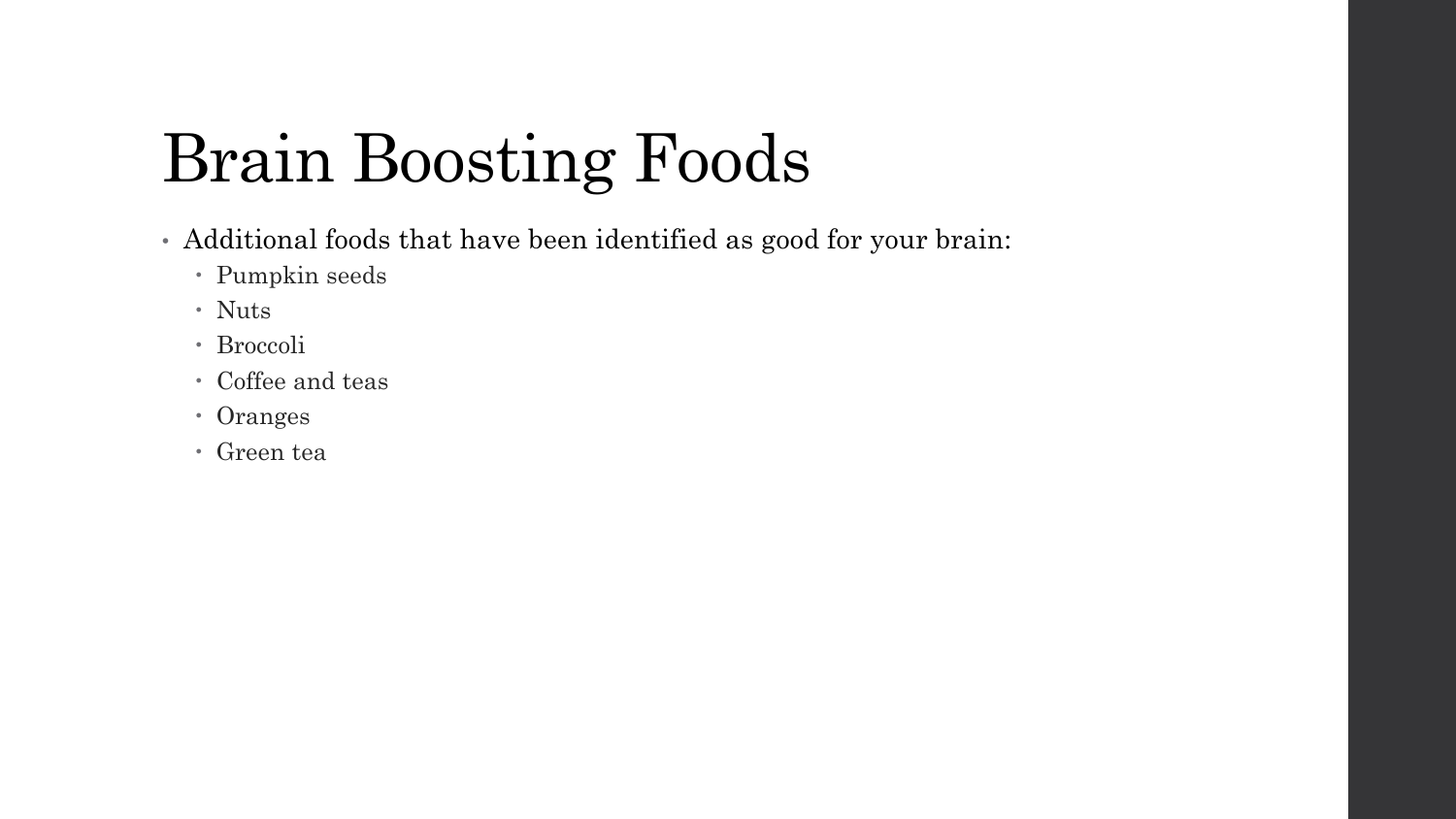### Conclusion

- A well balanced diet can help protect you from chronic diseases, including those associated to your brain
- The Mediterranean diet is considered one of the best diets and has been found to have important benefits for your brain
- There are also specific foods that have been linked to helping maintain good brain health